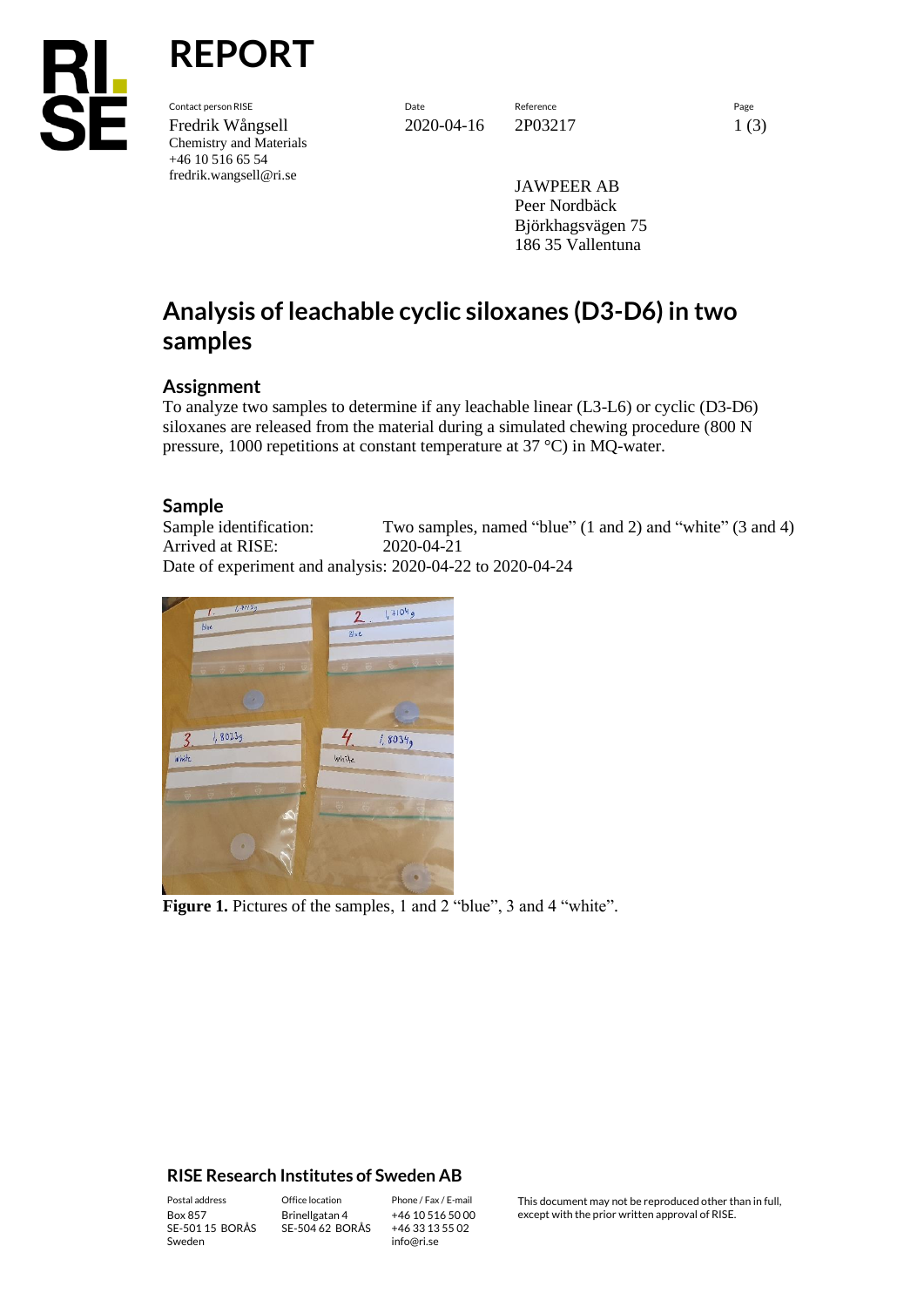**REPORT**

Date **Reference** Reference 2020-04-16 2P03217 2 (3)



## **Experimental and Methods**

A custom made experimental setup was built up with a pressure of 800 N on the sample (double samples) and with 1000 repetitions which was places in a oven with constant temperature of 37 °C. The water that was used contained internal which was used for the samples and for the standards used for calibration (4 compounds, D3, D4, D5 and D6, in three different concentrations), the standards were treated in the same way as the samples.



**Figure 2**. Picture of the container in which the samples were placed.



**Figure 3**. Picture of the experimental setup in an oven (37 °C).